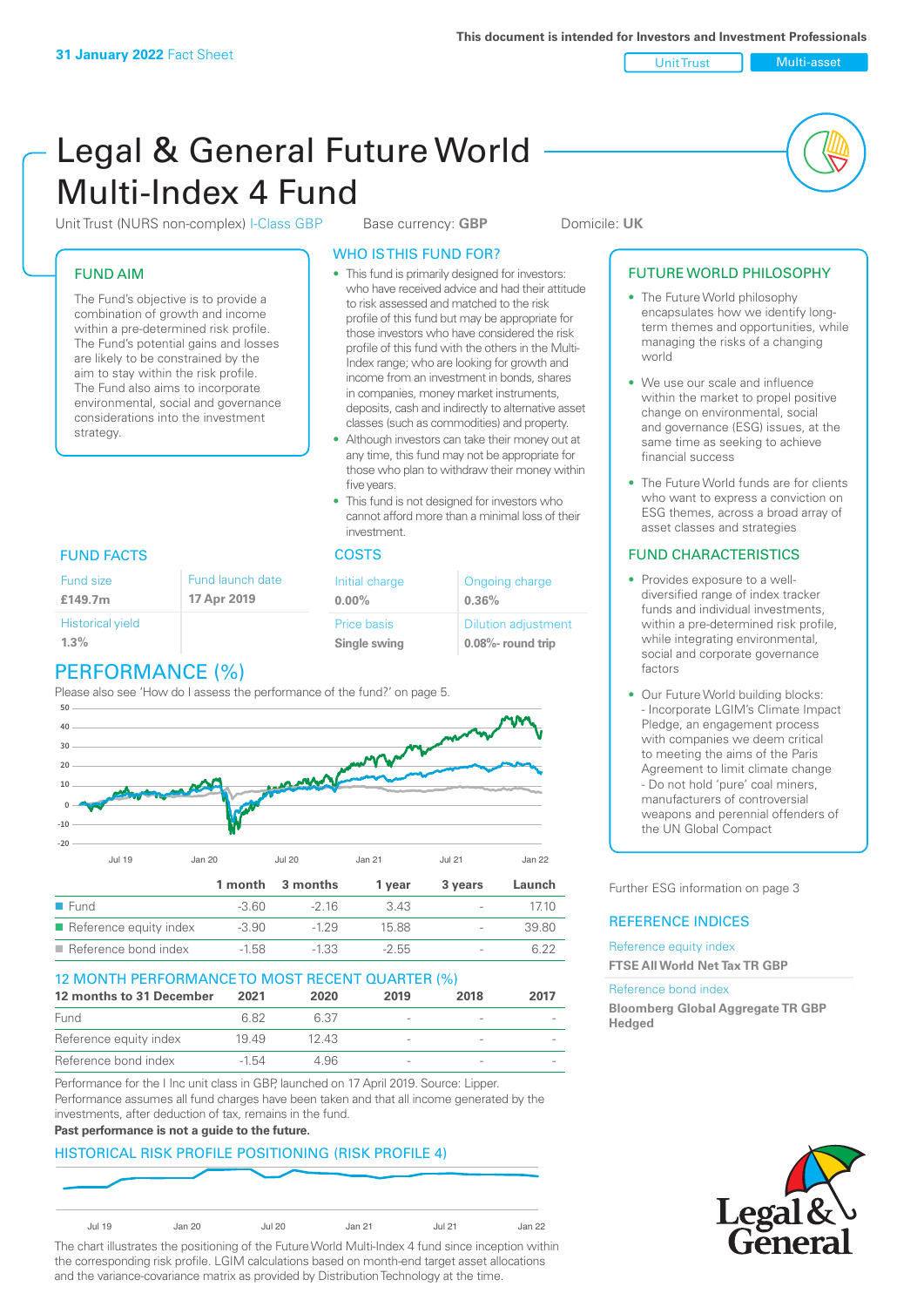Unit Trust (NURS non-complex) I-Class GBP

# PORTFOLIO BREAKDOWN

All data source LGIM unless otherwise stated. Totals may not sum due to rounding.





# FUND MANAGERS

The fund managers have responsibility for managing the multi-index fund range. They are part of the Multi-Asset Funds (MAF) team in LGIM. This team focuses on designing and managing multi-asset funds that are tailored to match the specific objectives of various client types. The team sits within a wider Asset Allocation team which combines both depth of experience with a broad range of expertise from different fields, including fund management, investment consulting and risk management roles.

\*these holdings include allocations to quasi-sovereign bonds.

# TOP 10 HOLDINGS (%)

| L&G FW ESG Developed Equity Index Fund                    |     |
|-----------------------------------------------------------|-----|
| L&G FW ESG UK Equity Index Fund                           | 9.5 |
| Cash                                                      | 8.3 |
| <b>L&amp;G UK ESG Corporate Bonds ETF</b>                 | 7.0 |
| L&G Future World Global Credit Fund                       | 5.0 |
| L&G ESG Emerging Markets Government Bond (USD) Index Fund | 4.5 |
| L&G Global Inflation Linked Bond Index Fund               |     |
| L&G All Stocks Gilt Index Trust                           | 4.0 |
| L&G Future World ESG Japan Index Fund                     | 3.8 |
| L&G Global Emerging Markets Index Fund                    |     |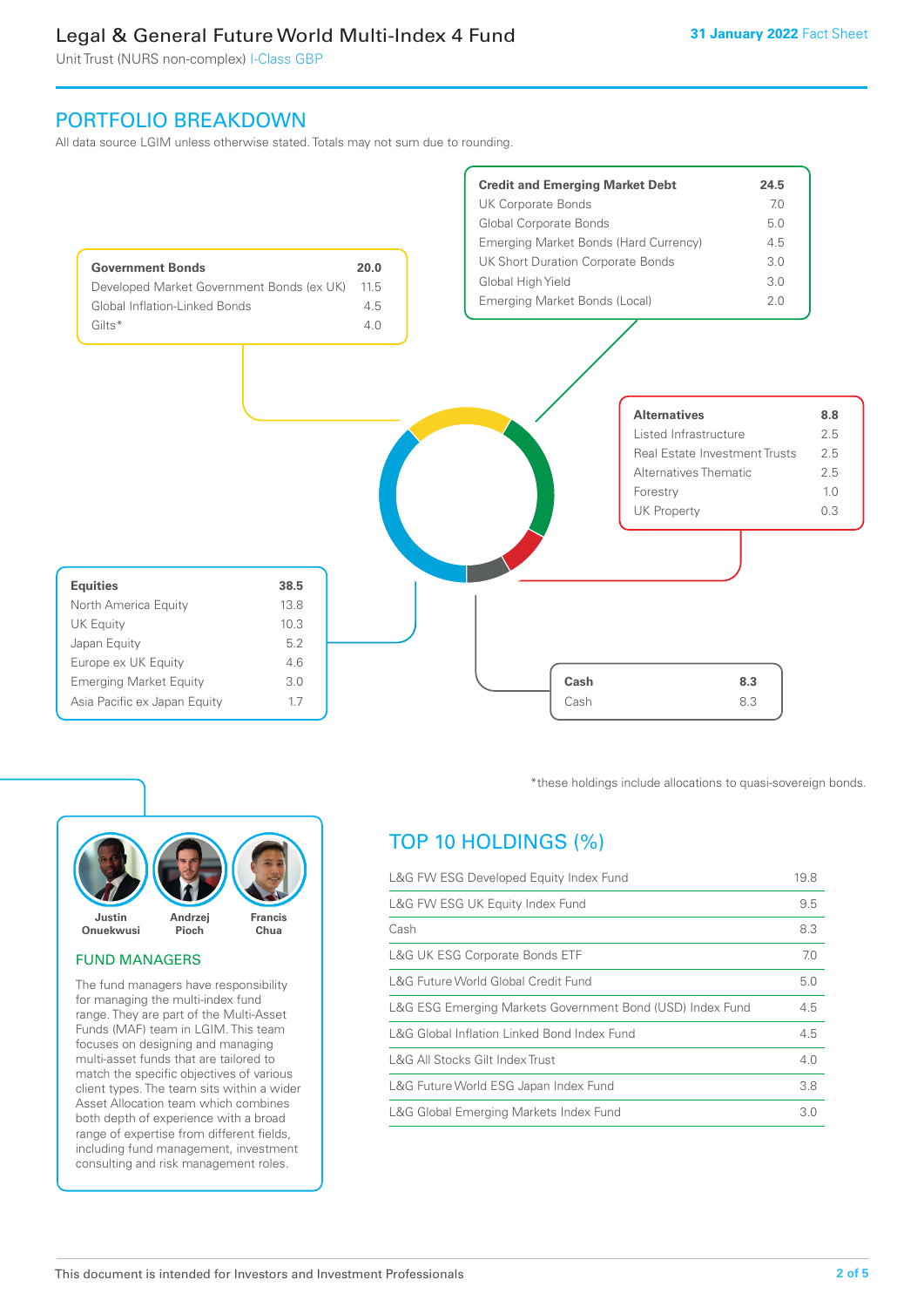Unit Trust (NURS non-complex) I-Class GBP

**57**

ESG score of comparator

# ESG COMMITMENT

From diesel emissions to oil spills, there have been many tangible examples in recent years of how failures in the way companies are run can have a harmful impact on the environment, society and investor returns. We believe responsible investing can mitigate the risk of such outcomes and has the potential to improve returns through the integration of environmental, social and governance (ESG) considerations, active ownership and longterm thematic analysis.

# ESG SCORE

We score companies based on environmental, social and governance factors. The ESG Score is aligned to our engagement and voting activities. As a result, this portfolio has an aggregate ESG Score of **62** versus a mainstream comparator of **57**.

ESG scores and carbon metrics are calculated for the portion of the portfolio that invests in LGIM's Future World funds.



# ENVIRONMENTAL PERFORMANCE

**/100 /100**

Carbon dioxide (CO2) is the most significant contributor to greenhouse gas emissions which are driving climate change. Compared to the unadjusted comparator, the fund will have a different exposure to current and future sources of carbon dioxide emissions.



**62**

ESG score of fund

### CARBON RESERVES INTENSITY

Carbon reserves are fossil fuels (coal, oil and gas) which, if burnt, will become the carbon emissions of the future. To meet global climate change targets, the unabated use of fossil fuels is expected to decline over time.

The figures below are a measure of the size of carbon reserves held by the fund's underlying companies.

**77%** Lower carbon reserves intensity than the unadjusted comparator



Tonnes of CO<sub>2</sub>e<sup>i</sup> per \$1 million **of enterprise value including cash (EVIC)**

The fund has 77% lower carbon reserves intensity<sup>ii</sup> compared to the unadjusted comparator.

The difference in carbon reserves intensity means that for every \$1 million invested in the fund, the exposure to carbon reserves through the underlying companies is reduced by an amount equivalent to **1465 tonnes of CO<sub>2</sub>e** compared to having invested in the unadjusted comparator.



**56%** Lower carbon footprint than the unadjusted comparator

CARBON FOOTPRINT

Following the global Paris Agreement on climate change, companies in all sectors are expected to reduce their emissions to prepare and adapt for a low-carbon economy.



**Tonnes of CO2 e per \$1 million of EVIC**

The fund has **56%** lower carbon footprint compared to the unadjusted comparator. Carbon footprint describes the relationship between the carbon emissions of a company and its EVIC<sup>ii</sup>.

The difference in carbon footprint means that the fund has selected companies where, for the same level of EVIC, the associated emissions<sup>iv</sup> are lower by **32 tonnes of CO<sub>2</sub>e** compared to the unadjusted comparator<sup>v</sup>.



For further information please go to www.lgim.com/esginfo Ø

**The comparator for this fund is a bespoke asset-weighted blend\* of Solactive market-capitalisation indices in equities and credit. \*The blend will evolve over time in line with the actual asset allocation of the multi-asset fund.**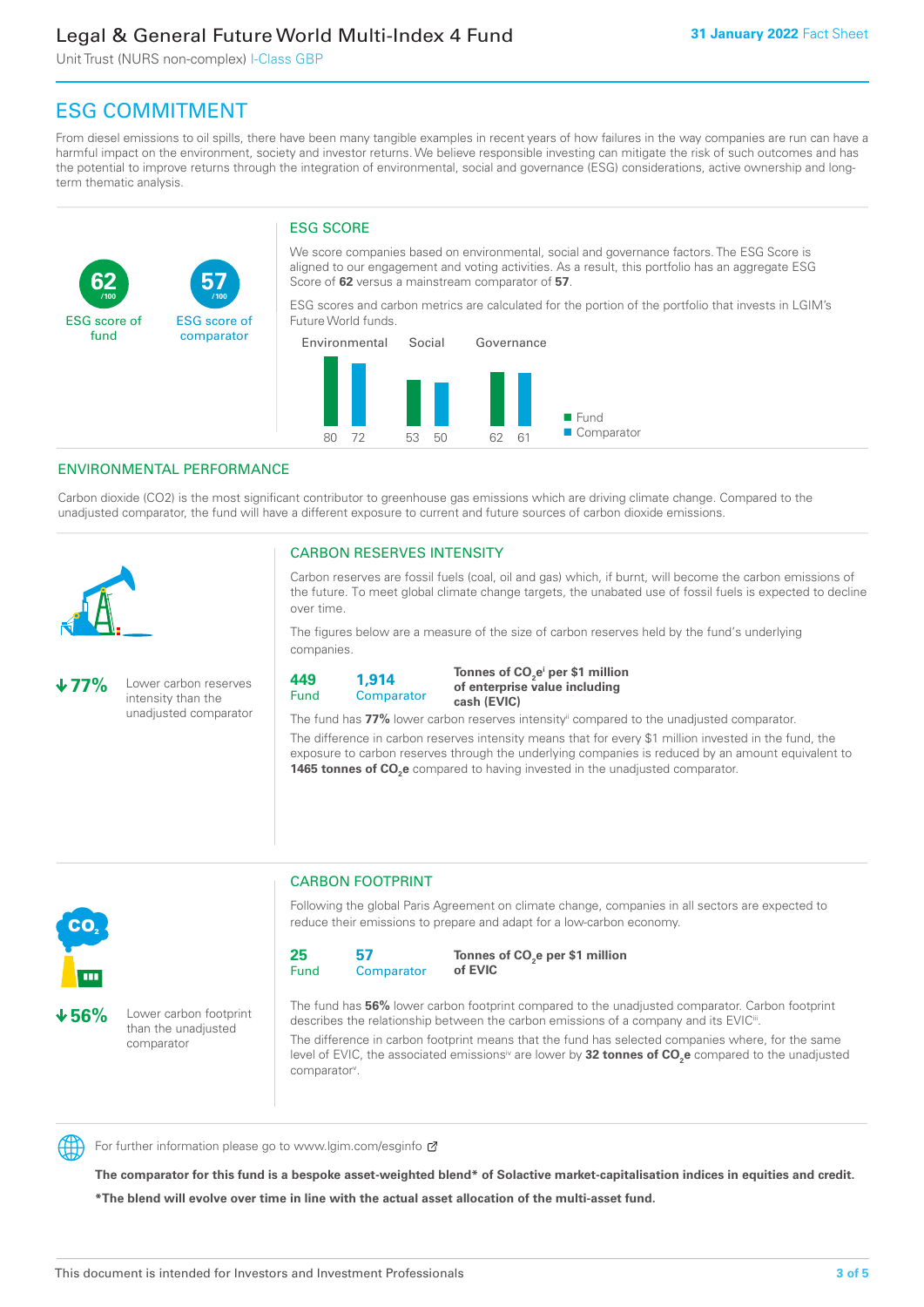Unit Trust (NURS non-complex) I-Class GBP

# **NOTES**

 $^\mathrm{i}$  Carbon dioxide equivalent (CO<sub>2</sub>e) is a standard unit to compare the emissions of different greenhouse gases.

ii This metric looks at the embedded carbon in the fossil fuel reserves owned by a company, divided by a company's enterprise value (including cash), to adjust for company size. This represents a carbon reserves intensity score for a company.

iii The choice of this metric follows best practice recommendations from the **Task Force on Climate-related Financial Disclosures.**

iv Data on carbon emissions from a company's operations and purchased energy is used.

v This measure is the result of differences in the weights of companies between the index or the fund and the comparator, and does not depend on the amount invested in the fund. It describes the relative 'carbon efficiency' of different companies in the comparator (i.e. how much carbon was emitted per unit of sales) or in the fund, not the contribution of an individual investor in financing carbon emissions.

#### **Third Party Disclaimers and Information**

Unless otherwise indicated all data contained in this factsheet is sourced from Legal & General Investment Management Limited. Where this document contains third party data ("Third Party Data"), we cannot guarantee the accuracy, completeness or reliability of such Third Party Data and accept no responsibility or liability whatsoever in respect of such Third Party Data, or in respect of any loss or damage suffered by you, your client or any other party arising in connection with either the provision of Third Party Data or any inaccuracies, errors or omissions, regardless of cause in any Third Party Data.

Where we use third party data within this document, it is never used directly and instead it forms the basis of our own calculations; we do so under licence and with the providers' legal permission.

While all reasonable endeavours are taken to ensure the data provided is accurate, it is important to note that the data providers assume no responsibility for errors or omissions and cannot be held liable for damage arising from our use of their data within our calculations. Information is for recipients' internal use only.

Source: HSBC© HSBC 2021.

Powered by Refinitiv Information.

Powered by Sustainalytics 2021.

Source: ISS.